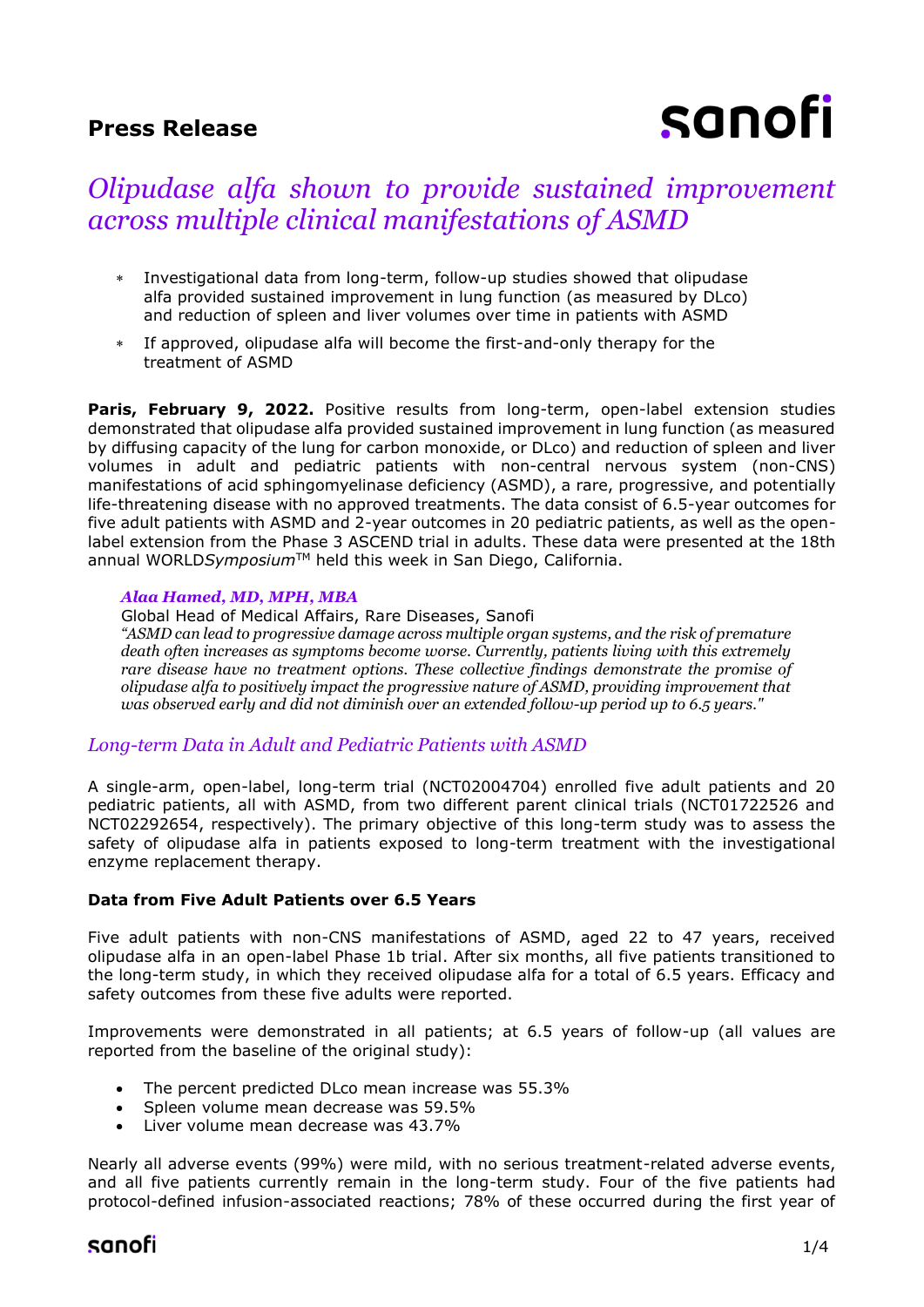treatment. The most common treatment-related adverse events were: abdominal pain, arthralgia, and nausea (all were considered related in four patients), and headache (which was considered related in three patients).

#### **Data from 20 Pediatric Patients over 2 Years**

20 pediatric patients with ASMD, aged 1 to 17 years, were enrolled in a single-arm, open-label, Phase 2 trial in seven countries (ASCEND-Peds). Children with rapidly progressive neurological disease were excluded. The primary objective of the trial was to evaluate the safety and tolerability of olipudase alfa at a dose-escalation regimen up to 3 mg/kg administered intravenously every two weeks for 64 weeks. Following the open-label ASCEND-Peds trial, all patients continued treatment in the long-term safety study of olipudase alfa.

This study showed that olipudase alfa was generally well tolerated over the two years, with the majority of adverse events (99%) during Weeks 65 to 104 being mild and moderate. Seven serious adverse events were observed in four patients (three in Year 1 and one in Year 2): one patient had an anaphylactic reaction but restarted treatment after tailored desensitization and reached the target dose; one patient had two events of transient alanine aminotransferase elevation; one patient had urticaria and rash; and one patient had two hypersensitivity reactions.

The study also explored efficacy endpoints of progressive lung disease and of spleen and liver enlargement. Among the nine patients able to perform baseline pulmonary function tests (primarily age-dependent), the percent predicted DLco showed a mean increase of 46.6% from baseline (of the original study) to Year 2. During the second year, spleen and liver volumes showed a mean decrease of 60.9% and 49% from baseline (of the original study), respectively, at Month 24 for both.

## *Data in Adult Patients with ASMD (ASCEND Extension Period)*

In the double-blind ASCEND clinical trial (NCT02004691), 36 patients were randomized to receive either olipudase alfa or placebo. In the primary analysis period (52 weeks), the first independent primary endpoint, DLco, was met; therefore, ASCEND was declared positive. The other independent primary endpoint measuring the effect of olipudase alfa on spleen volume was met per the study protocol. For the U.S., the spleen volume endpoint was further combined with a patient-reported outcome (PRO) measurement of symptoms associated with enlarged spleen called Splenomegaly Related Score (SRS). Compared to baseline, the SRS improved to a similar extent in both the olipudase alfa and placebo arms; therefore, this combination endpoint was not met. Findings from the primary analysis were previously presented at the **American** [Society of Human Genetics \(ASHG\) 2020 Virtual Meeting.](https://www.news.sanofi.us/2020-10-27-Olipudase-alfa-demonstrated-significant-improvement-in-lung-function-and-spleen-volume-in-patients-with-ASMD)

Following the one-year primary analysis, 33 adult ASMD patients completed a second year in the open-label, single-arm extension evaluating the long-term efficacy and safety of olipudase alfa. Patients randomized to olipudase alfa at study entry  $(n=18)$  and continuing to receive olipudase alfa maintained the benefits throughout Year 2 (all values reported from baseline):

- The percent predicted DLco mean increase was 28.5%, n=10 (Year 1 increase: 22.2%,  $n=17$ )
- Spleen volume mean decrease was 47%, n=14 (Year 1 decrease: 39.5%, n=17)
- Liver volume mean decrease was 33.4%, n=14 (Year 1 decrease: 27.8%, n=17)

#### *Melissa Wasserstein, MD*

Chief, Division of Pediatric Genetic Medicine, Children's Hospital at Montefiore; Professor of Pediatrics and Genetics, Albert Einstein College of Medicine; and an investigator in the ASCEND trial

*"These latest clinical findings show olipudase alfa continued to provide improvements in key markers of disease progression, over an extended period of time."*

Patients previously treated with placebo  $(n=18)$  crossed over to olipudase alfa, with gradual dose escalation to 3 mg/kg. These patients achieved improvements in Year 2 similar to those

# sanofi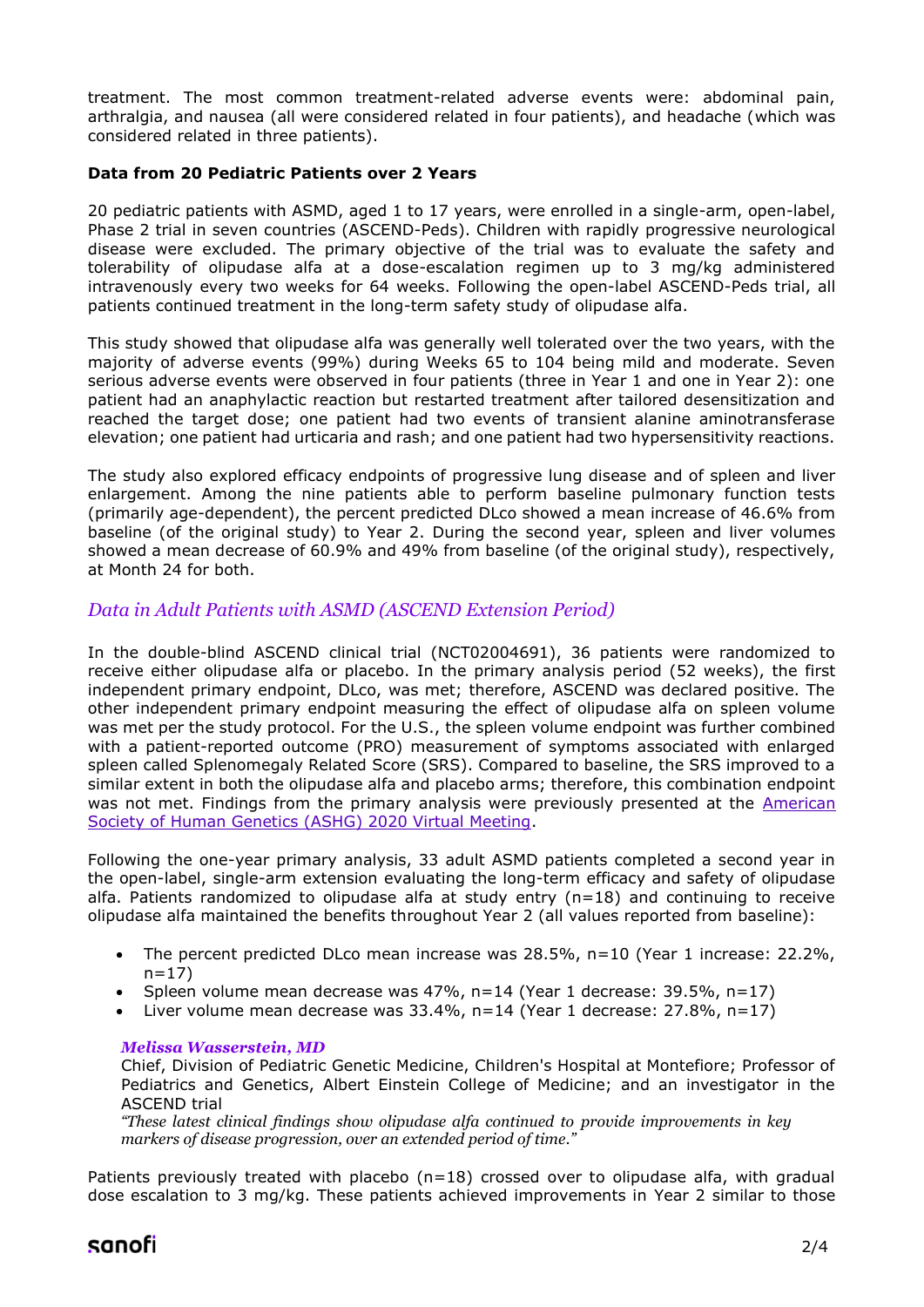observed in the olipudase alfa group from the primary analysis period (all values reported from baseline):

- The percent predicted DLco mean increase was 28%, n=10
- Spleen volume mean decrease was 36%, n=11
- Liver volume mean decrease was  $30.7\%$ , n=11

Overall, nearly all treatment-related adverse events (99%) were mild or moderate, with one serious treatment-related adverse event. The most frequently reported adverse events were headache and transient transaminase elevations (i.e., increased levels of liver enzymes). No patient discontinued treatment due to adverse events.

Across all of the open-label, extension studies, olipudase alfa was administered via a doseescalation regimen up to 3 mg/kg (target maintenance dose), every two weeks via intravenous infusion.

## *About ASMD*

Historically referred to as Niemann-Pick disease (NPD) type A and type B, ASMD is a rare, progressive, and potentially life-threatening disease for which no treatments are currently approved. ASMD results from a deficient activity of the enzyme acid sphingomyelinase (ASM), which is found in special compartments within cells called lysosomes and is required to breakdown lipids called sphingomyelin. If ASM is absent or not functioning as it should, sphingomyelin cannot be metabolized properly and accumulates within cells, eventually causing cell death and the malfunction of major organ systems. The deficiency of the lysosomal enzyme ASM is due to disease-causing variants in the sphingomyelin phosphodiesterase 1 gene (SMPD1). The estimated prevalence of ASMD is approximately 2,000 patients in the United States, Europe (EU5 countries), and Japan.

ASMD represents a spectrum of disease caused by the same enzymatic deficiency, with two types that may represent opposite ends of a continuum sometimes referred to as ASMD type A and ASMD type B. ASMD type A is a rapidly progressive neurological form of the disease resulting in death in early childhood. ASMD type B is a serious and potentially life-threatening disease that predominantly, but not only, impacts the lungs, liver, and spleen, as well as other organs. ASMD type A/B represents an intermediate form that includes varying degrees of neurologic involvement. Another type of NPD is NPD type C, which is unrelated to ASMD.

## *About olipudase alfa*

Olipudase alfa is an investigational enzyme replacement therapy designed to replace deficient or defective ASM, allowing for the breakdown of sphingomyelin. Olipudase alfa is currently being investigated in pediatric and adult patients to treat non-CNS manifestations of ASMD. Olipudase alfa has not been studied in ASMD type A patients.

The U.S. Food and Drug Administration (FDA) has granted to olipudase alfa the Breakthrough Therapy designation, which is intended to expedite the development and review of drugs intended to treat serious or life-threatening diseases and conditions. A Biologics License Application (BLA) for olipudase alfa was submitted to the FDA, and the FDA designated the BLA for Priority Review.

The European Medicines Agency (EMA) awarded olipudase alfa the PRIority MEdicines (PRIME) designation, intended to aid and expedite the regulatory process for investigational medicines that may offer a major therapeutic advantage over existing treatments or that may benefit patients without treatment options. The EMA accepted for review under an accelerated assessment procedure the Marketing Authorization Application (MAA) for olipudase alfa.

In Japan, olipudase alfa was awarded the SAKIGAKE designation, which is intended to promote research and development in Japan for innovative new medical products that satisfy certain

## sanofi